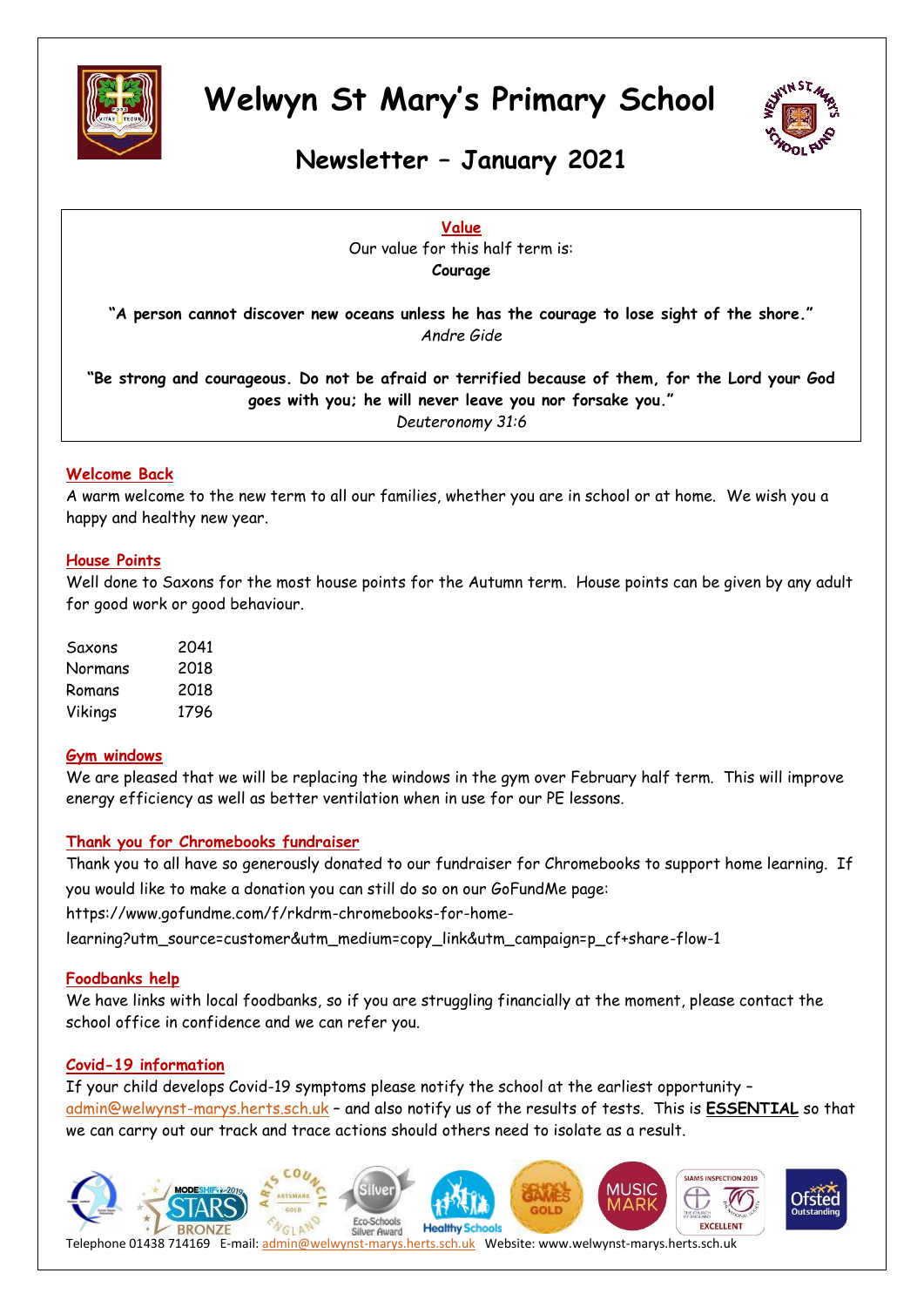



## **Newsletter – January 2021**

To protect our whole school and particularly our extremely vulnerable families, please do not send your child into school if:

- they have Covid symptoms
- anyone in your household has Covid symptoms
- anyone in your household, including your child, has had a test and is awaiting results

#### **Plastic Busters**

Green group had planned to run a Plastic Busters Week this week. Our aim is for there to be no single-use plastic in lunch boxes to help us move towards being a plastic-free school.

We know that not everyone is in school at the moment, and not everyone has a packed lunch, so we are also hosting a poster competition. The poster needs to encourage everyone not to use single-use plastic in their lunchbox. The closing date is  $25<sup>th</sup>$  January. There will be prizes for the winners.

Thank you

*Green Group*

#### **Medication in school**

Please may we remind parents to ensure that the medication that is kept in school (inhalers, Epipens, Piriton etc) is in-date, and that replacements are provided as soon as possible when these expire.

#### **Music lessons**

Mid Herts Music Service are offering online instrument lessons during this lockdown period. If you have already registered for lessons with them, please ensure you contact them directly to arrange your online lessons.

#### **Hertfordshire Libraries**

Despite the current lockdown situation, Hertfordshire libraries are open for Ready Reads. Families can order books for their children and themselves using the online form and then collect from a selected library. To access the form, click on: [https://www.hertfordshire.gov.uk/services/libraries](https://www.hertfordshire.gov.uk/services/libraries-and-archives/other-library-services/ready-reads.aspx)[and-archives/other-library-services/ready-reads.aspx](https://www.hertfordshire.gov.uk/services/libraries-and-archives/other-library-services/ready-reads.aspx) or alternatively call 0300 123 4049. The library requests service is fully operational, and so specific books can be ordered through the library catalogue and picked up in the same way. You can also borrow eBooks and audio books via BorrowBox. Please visit their website: [https://www.hertfordshire.gov.uk/services/libraries-and-archives/libraries-and](https://www.hertfordshire.gov.uk/services/libraries-and-archives/libraries-and-archives.aspx)[archives.aspx](https://www.hertfordshire.gov.uk/services/libraries-and-archives/libraries-and-archives.aspx)

#### **Reception Places 2021**

The window for applications closes  $15<sup>th</sup>$  January 2021. Please be aware that we require our own Supplementary Information Form to be completed and returned to the school office (via the post box outside class S3) as well as an online application to county.

#### **Pupil Premium and Free School Meals**

For every child registered for Pupil Premium, the school receive additional funding which is spent on raising the attainment of those pupils. If you are entitled to Pupil Premium funding, your child could access a range

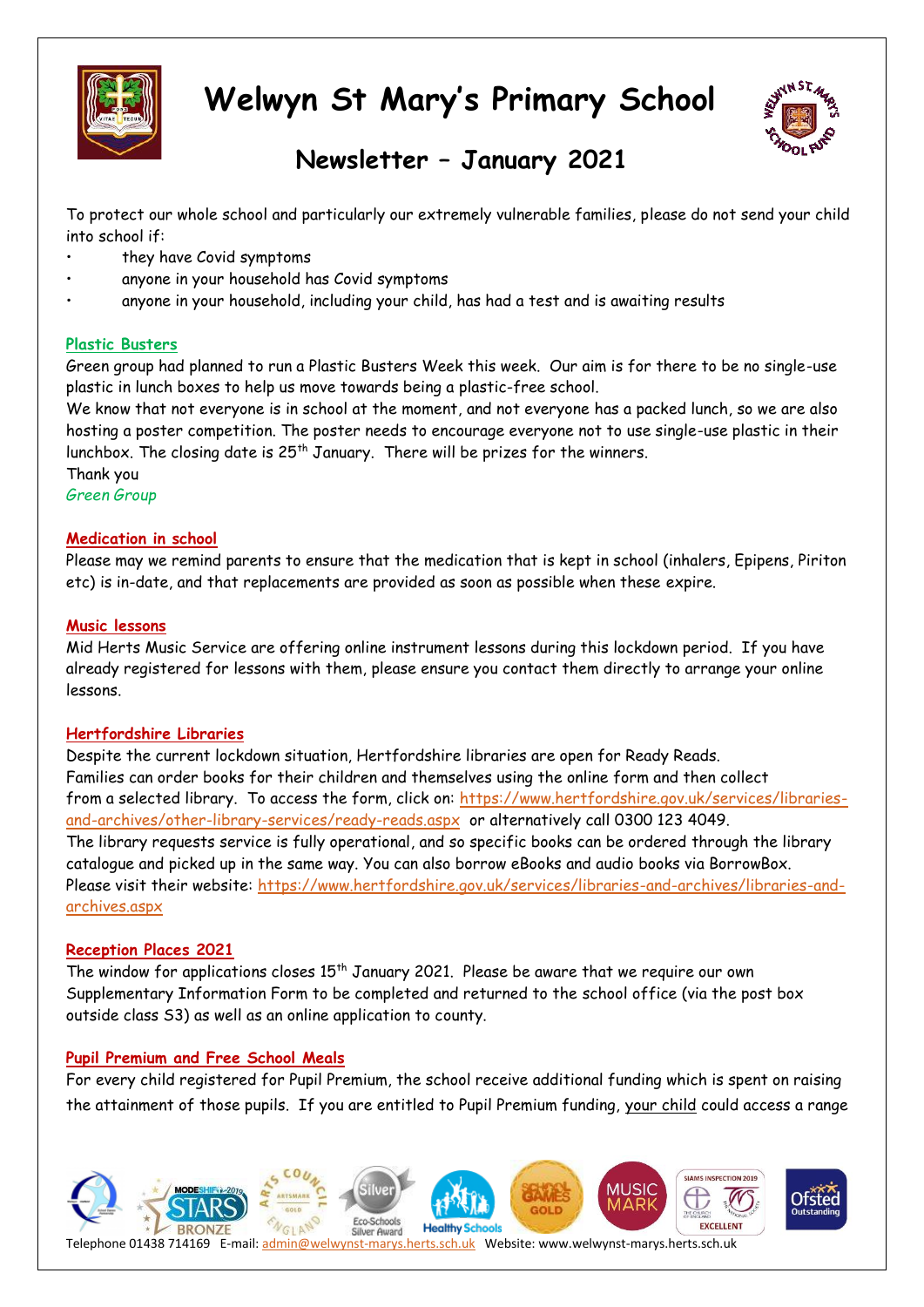



## **Newsletter – January 2021**

of additional benefits, including extra help in class, additional resources, items of uniform, free school trips and visits and one free club per term.

If you think that you might be eligible for free school meals and are not currently registered, please complete the simple online application form which can be found at: [www.hertsdirect.org/freeschoolmeals](http://www.hertsdirect.org/freeschoolmeals)  Once you have registered your child, please inform the school office.

**The government have confirmed that free school meals will be provided to eligible children throughout lockdown. We await guidance on the launch of the supermarket voucher scheme rather than food parcels.**

|                                              | <b>Spring Term 2021</b>    |  |
|----------------------------------------------|----------------------------|--|
| $15^{th}$ - $19^{th}$ February               | Half term holiday          |  |
| 26 <sup>th</sup> March                       | Term ends at 1.20 pm       |  |
|                                              | Summer Term 2021           |  |
| 12 <sup>th</sup> April                       | Summer term commences      |  |
| $31st$ May - 4 <sup>th</sup> June            | Half term holiday          |  |
| 16 <sup>th</sup> July                        | Term ends at 1.20 pm       |  |
| $19th - 22nd July$                           | INSET days - school closed |  |
|                                              | <b>Autumn Term 2021</b>    |  |
| $1st$ September                              | INSET day - school closed  |  |
| 2 <sup>nd</sup> September                    | Autumn term commences      |  |
| $25th$ - 29 <sup>th</sup> October            | Half term holiday          |  |
| 17 <sup>th</sup> December                    | Term ends at 1.20 pm       |  |
| $20th$ - 21st December                       | INSET days - school closed |  |
|                                              | <b>Spring Term 2022</b>    |  |
| 5 <sup>th</sup> January                      | INSET day - school closed  |  |
| 6 <sup>th</sup> January                      | Spring term commences      |  |
| 14 <sup>th</sup> - 18 <sup>th</sup> February | Half term holiday          |  |
| $1^{st}$ April                               | Term ends at 1.20 pm       |  |
|                                              | <b>Summer Term 2022</b>    |  |
| 19 <sup>th</sup> April                       | Summer term commences      |  |
| 30 <sup>th</sup> May - 3 <sup>rd</sup> June  | Half term holiday          |  |
| 24 <sup>th</sup> June                        | INSET day - school closed  |  |

## **Diary Dates**